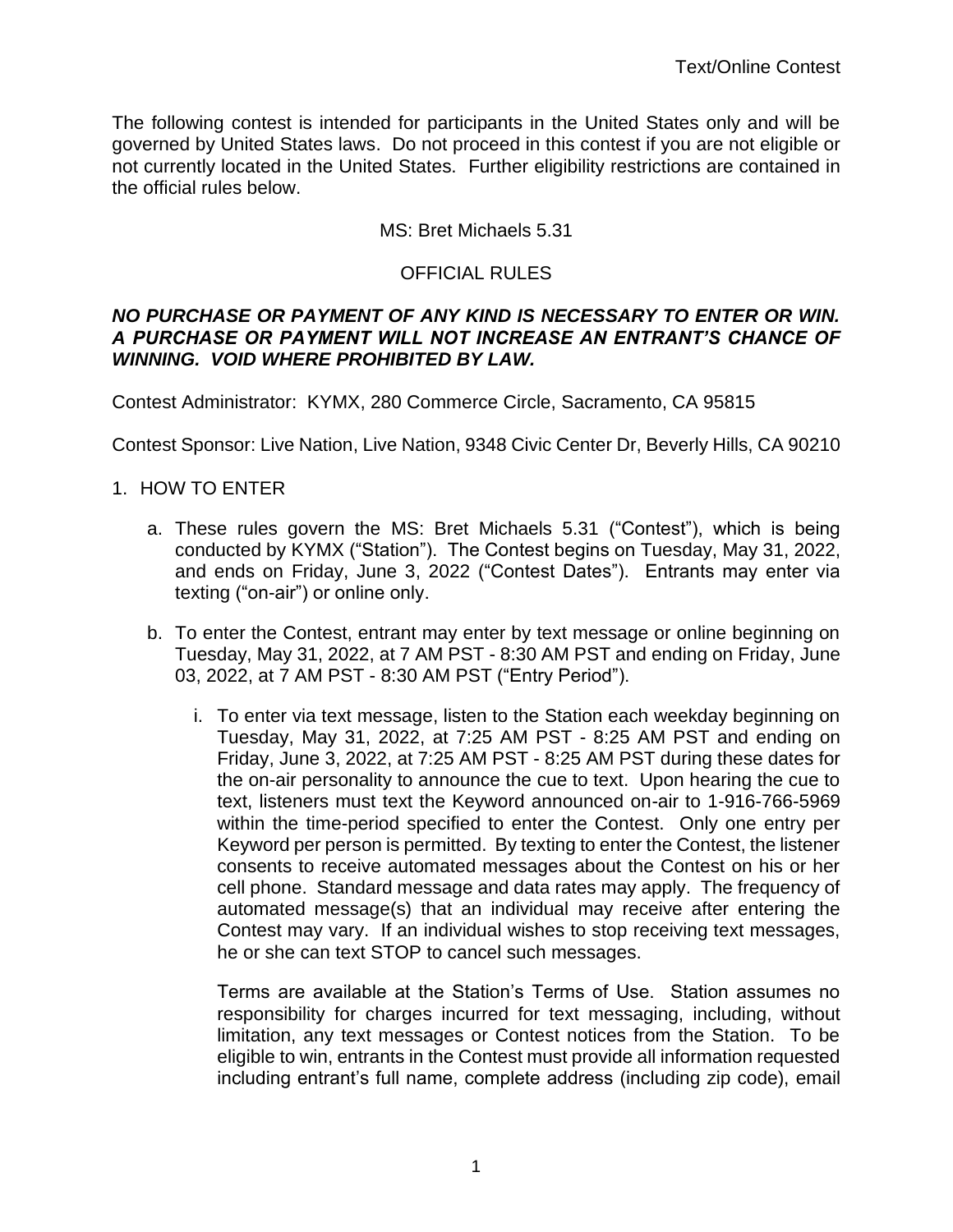address, day and evening phone numbers, and date of birth to verify eligibility. P.O. Boxes are not permitted as addresses.

- ii. To enter the Contest online, visit MIX96SAC.com and follow the links and instructions, include the short code 1-916-766-5969, the Keyword announced on-air on the Station, and complete and submit the online entry form during the Entry Period outlined above. Online entrants are subject to all notices posted online including but not limited to the Station's Privacy Policy. Only one (1) entry per Keyword per person is permitted. Multiple participants are not permitted to share the same email address. P.O. Boxes are not permitted as addresses. Entries submitted may not be acknowledged or returned. Proof of submission of an entry shall not be deemed proof of receipt by the Contest Administrator. Online entrants will also be required to listen to the Station during the times listed above for the Keyword and short code and must submit them in the online entry form.
- c. Due to delays in the online streaming of the Station's broadcast signal, listeners to the online stream may not be able to participate in, or may be disadvantaged in participating in, the Contest. Entrants should not rely on streamed broadcasts and are encouraged to listen to the Station on-air versus online. The Station is not responsible for any disadvantages or losses that result from online streaming delays of any nature, nor is station otherwise responsible for any delays in online streaming.
- d. Entrants may be provided with an opportunity to opt-in for membership/participation as part of the entry process, but membership/participation is not required to enter the contest.
- e. Only one (1) entry per person is permitted regardless of the method of entry. There will be up to a total of four (4) winner(s) selected in the Contest.
- f. All text message and online entries must be received by the end of the Entry Period.

# 2. ELIGIBILITY RESTRICTIONS

- a. The Contest is open to all persons who are legal U.S. residents of the state of California, eighteen (18) years of age or older, and who reside in the Sacramento Metropolitan area as defined by Nielsen; this includes Yolo, Sacramento, Sutter, Nevada, Placer, and El Dorado Counties. Void where prohibited or restricted by law.
- b. The following individuals are NOT eligible to enter Station contests at any time, even if such individuals meet the age and residency requirements above: (1) Any employees (i.e., full-time, part-time and/or temporary employees) of the Station, Bonneville International Corporation, other area radio stations, Contest Sponsor, of any advertising and promotion agencies, and/or of the respective parent entities, subsidiaries, affiliated companies of each; (2) Any immediate family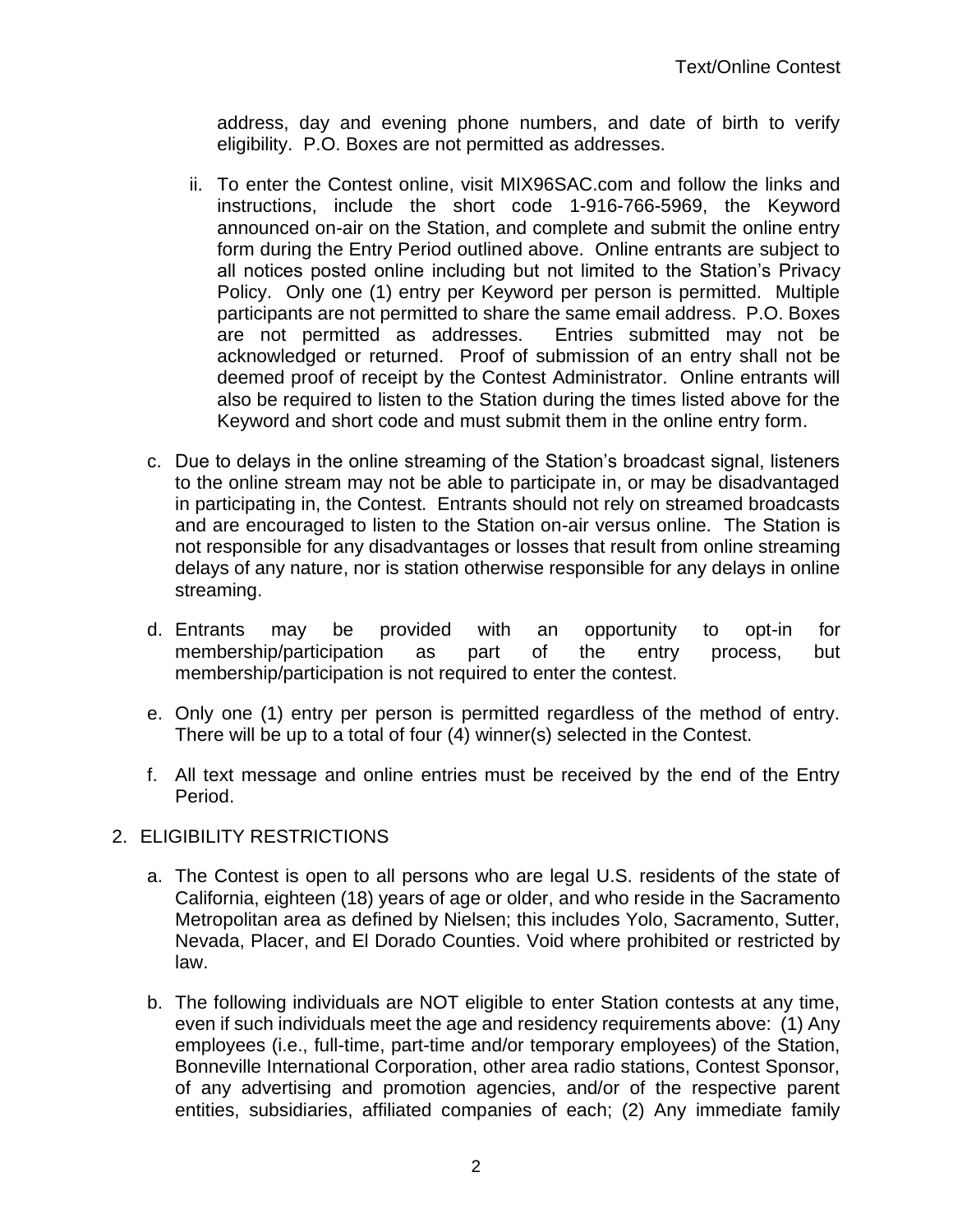members of such employees, including without limitation current and/or exspouses, parents, grandparents, children, grandchildren, siblings, in-laws, and/or steps in any of the foregoing categories; and (3) Any other individual legally residing in the same household (i.e., at the same address) of such employees, including without limitation roommates, housemates, significant others, and partners.

- c. Unless the Station otherwise specifies, persons who have previously won a prize (cash, services, merchandise) from a contest or Station event from any of the Bonneville International Radio Stations are subject to the following restrictions: Persons who have won a prize valued up to \$100 in the thirty (30) days prior to entering the current contest are not eligible to participate. Persons who have won a prize valued between \$101 and \$499 in the ninety (90) days prior to entering the current contest are not eligible to participate. Persons who have won a prize valued between \$500 and \$999 in the six (6) months prior to entering the current contest are not eligible to participate. Persons who have won a prize valued at \$1,000 or more in the twelve (12) months prior to entering the current contest are not eligible to participate. These restrictions also apply to immediate household members of contest or prize winners.
- d. To claim a prize, the winner(s) must provide valid government-issued photo identification and provide their complete address, date of birth and phone number, and Social Security Number.
- e. Entrants are required to provide truthful information and the Station will reject and delete any entry that it discovers to be false or fraudulent. The Station will disqualify any entrant who does not meet the eligibility requirements and will also delete any entry as required by law.
- f. This Contest is subject to all applicable federal, state, and local laws and regulations. By participating, entrant agrees to comply with these Official Rules and the decisions of the Station, which are final and binding in all respects.

# 3. PRIZES

a. Four (4) prizes will be awarded. Each prize consists of one (1) ticket for the winner and one (1) ticket for their guest to see Bret Michaels at Hard Rock Live [3317 Forty Mile Rd, Wheatland, CA 95692] on June 5, 2022, at approximately 8 PM. The Approximate Retail Value ("ARV") of the prize(s) is \$60. Transportation costs are excluded in the given price. The winner(s) will be solely responsible for all taxes and all other fees and expenses not specified herein associated with the receipt and use of the prize(s). The prize is valid only on the date(s) printed on the prize, and they are not refundable or transferable, may not be sold to a third party, and may not be substituted or exchanged for cash or credit at any time, nor will they be replaced if lost or stolen. If a prize-related event is unable to take place as scheduled, for reasons such as cancellation, preemption, postponement or unavailability, including for weather, or for any reason beyond the control of the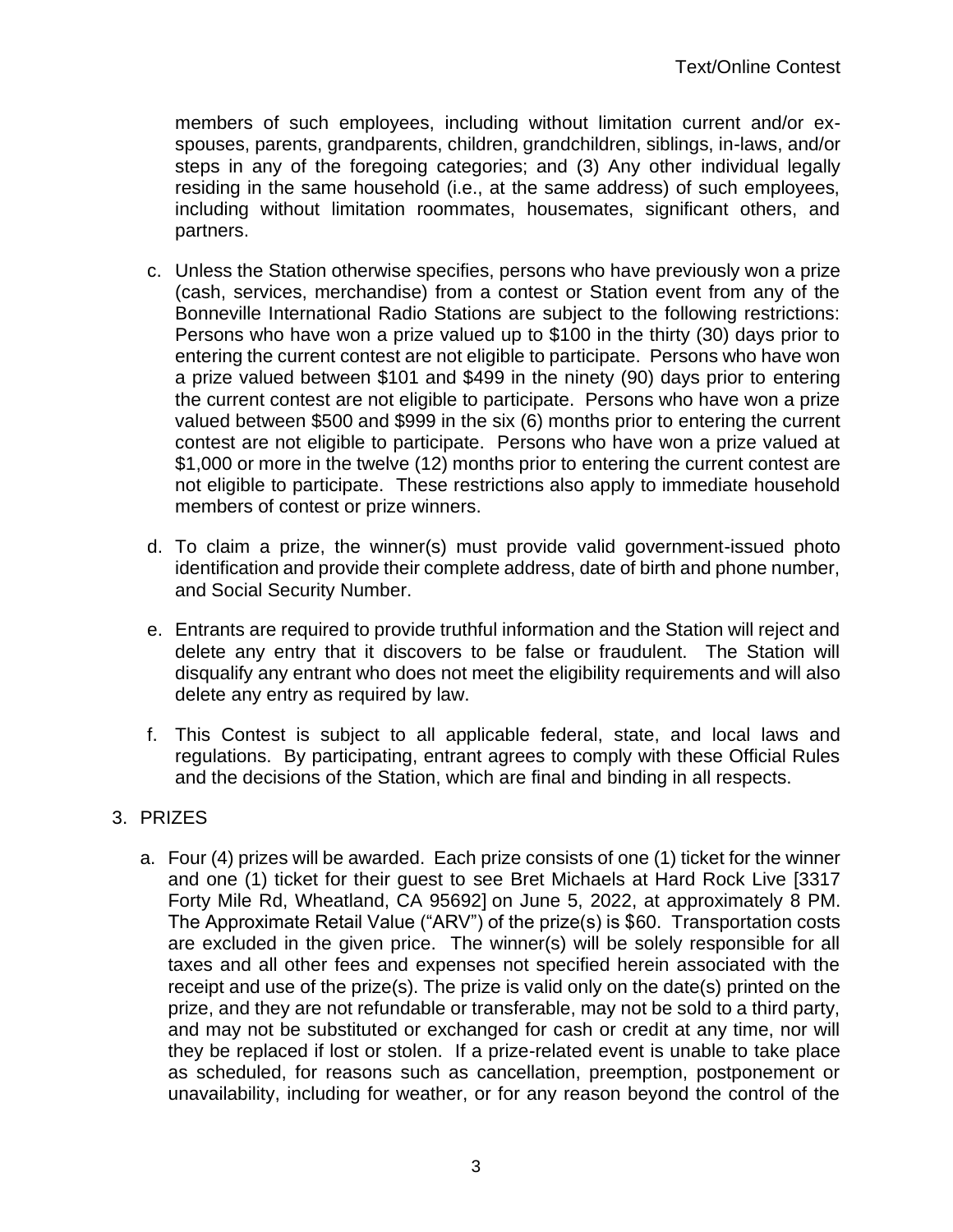Station or Contest Administrator or Sponsor, their sole responsibility to the winner(s) will be to award the remaining available elements of the prize(s) and no substitution or compensation will be provided for the unawarded elements of the prize(s). The Station, in its sole discretion, reserves the right to deny entry to or to remove the winner(s) and/or guest(s) if either engages in disruptive behavior or in a manner with intent to annoy, abuse, threaten or harass any other person at the prize related event(s).

- b. All sales, prizes and other taxes, gratuities and any other incidentals associated with the prizes are the sole responsibility of the prizewinner(s). Prizes are not transferable or exchangeable and may not be substituted, except by sponsors for reasons of unavailability, in which case, a prize of equal or greater value will be awarded. The Station assumes no responsibility or liability for damages, loss, or injury resulting from acceptance or use of the prize. The Station is not responsible for replacing prizes in the event of show/prize cancellations as a result of weather, or promoter, or performer actions. The Station reserves the right, in its sole discretion, to cancel or suspend the Contest should a virus, bug, computer, or other problem beyond the control of the Station corrupt the administration, security, or proper execution of the Contest, or the Internet portion of the Contest. Decisions of the Station are final.
- c. If due to a printing, production or other error, more prizes are claimed than are intended to be awarded for any prize level, the intended prizes will be awarded in a random drawing from among all verified and validated prize claims received for that prize level. In no event will more than the stated number of prizes be awarded.
- d. All prizes are awarded "as is" and the station does not make (and is not responsible for) any representations, guarantees, or warranties of any kind, express or implied, in fact or in law, relating to any prize (including, without limitation, any implied warranty of merchantability or fitness for a particular purpose), and all such warranties are hereby disclaimed.

# 4. WINNER SELECTION AND NOTIFICATION

- a. Decisions of the Station management with respect to the Contest are final.
- b. Four (4) prizewinner(s) will be selected in the Contest during the following periods of time ("Drawing Periods")
	- One (1) prize winner will be selected on Tuesday, May 31, 2022, at approximately 10 AM PST in a random drawing of all eligible text and online entries received between 7 AM PST - 8:30 AM PST on Tuesday, May 31, 2022.
	- One (1) prize winner will be selected on Wednesday, June 1, 2022, at approximately 10 AM PST in a random drawing of all eligible text and online entries received between 7 AM PST - 8:30 AM PST on Wednesday, June 1, 2022.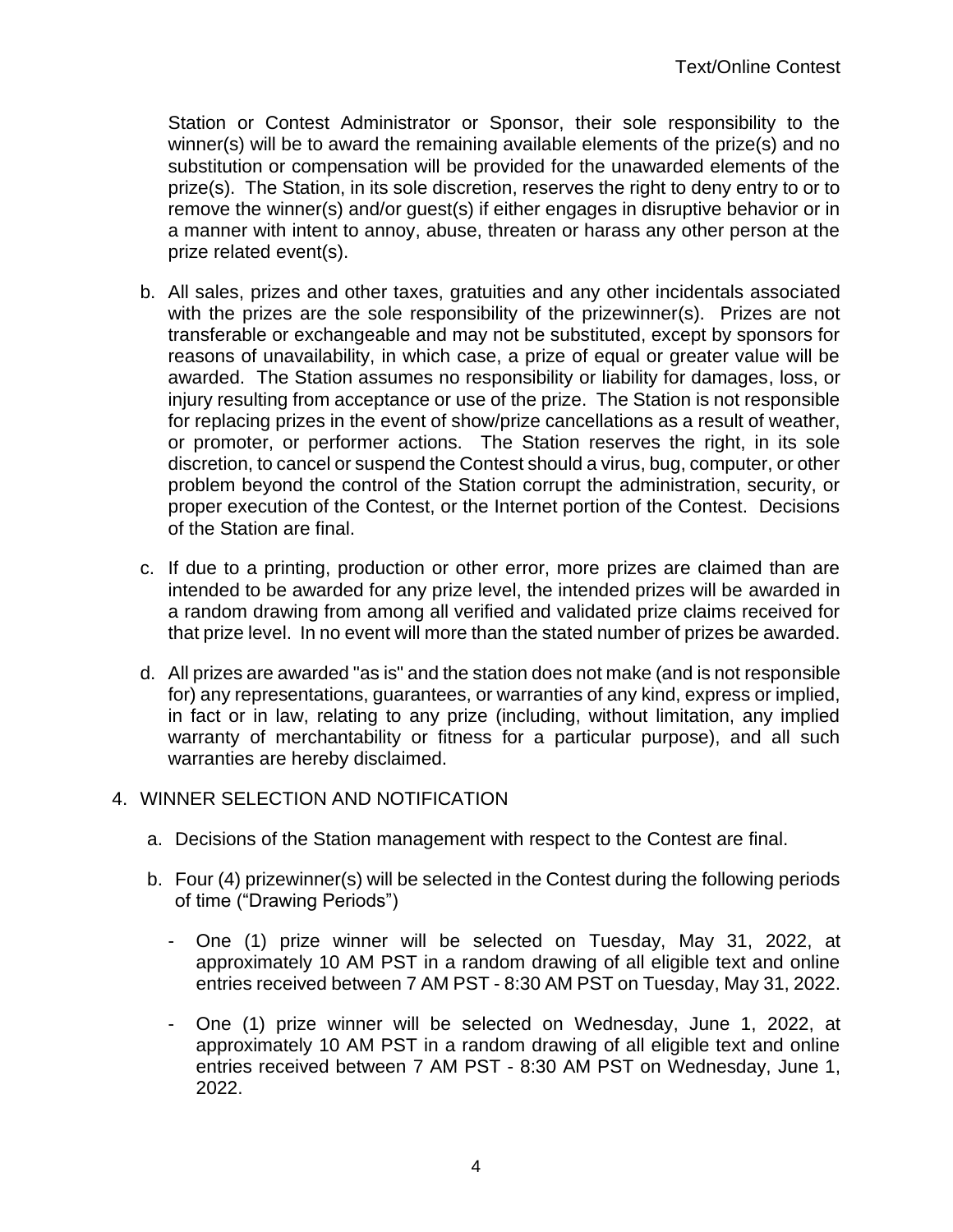- One (1) prize winner will be selected on Thursday, June 2, 2022, at approximately 10 AM PST in a random drawing of all eligible text and online entries received between 7 AM PST - 8:30 AM PST on Thursday, June 2, 2022.
- One (1) prize winner will be selected on Friday, June 3, 2022, at approximately 10 AM PST in a random drawing of all eligible text and online entries received between 7 AM PST - 8:30 AM PST on Friday, June 3, 2022.
- c. Odds of winning depend upon the number of eligible text message or online entries received with the correct Keyword during the applicable Drawing Period.
- d. Entries are specific to each designated Drawing Period and will not be included in subsequent drawings.
- e. Winners must listen to the Station to win but do not need to be present to win. All prizes must be picked up or claimed within THIRTY (30) days of winning, as directed by the Station, including in-person, if public health conditions permit, at the office of the Station located at 280 Commerce Circle, Sacramento 95815 between regular business hours of 8:30 a.m.PST 5:30 p.m. PST, Monday through Friday. If public health conditions do not permit a Winner to claim the prize in person within THIRTY (30) days, the Station will coordinate with the Winner to confirm Winner's identity remotely and to deliver the prize by mail or other means of delivery. If a Winner has a prize shipped, the Winner will be required to sign a release that the Station and any Released Parties (defined below) are not responsibility if the prize is late, lost, stolen, misdirected, undeliverable, or damaged during shipping. In such cases, there is no purchase necessary to enter or win, except for reasonable postage and handling fees the amount of which shall not exceed \$1.50 plus the actual cost of postage to ship the prize.
- f. Potential winner(s) will be notified of winning by telephone at the time of the drawing. Prize(s) will be awarded only upon confirmation of eligibility and completion of all requisite releases. Upon notification or notification attempt, the potential winner(s) will be required to respond to such notification attempt and must execute and return, along with the guest(s) of the winner(s), an IRS Form W-9, affidavit of acceptance, eligibility, liability, publicity release, and if applicable, Contest Sponsor liability release forms within thirty (30) days of such notification or notification attempt or prize(s) will be forfeited. If a winner has not reached the age of majority in his/her state of residence, the prize(s) will be awarded in the name of his/her parent or legal guardian. If a potential winner(s) is deemed ineligible for any reason, cannot be contacted, fails to sign and return the fully executed affidavit of eligibility and/or liability/publicity release within the required time period, or if a prize or prize notification is returned as undeliverable, the potential winner forfeits the prize(s). The Station or Contest Administrator or Sponsor is not responsible for any changes in an entrant or winner's email address, phone number, mailing address or other contact information.
- 5. CONDITIONS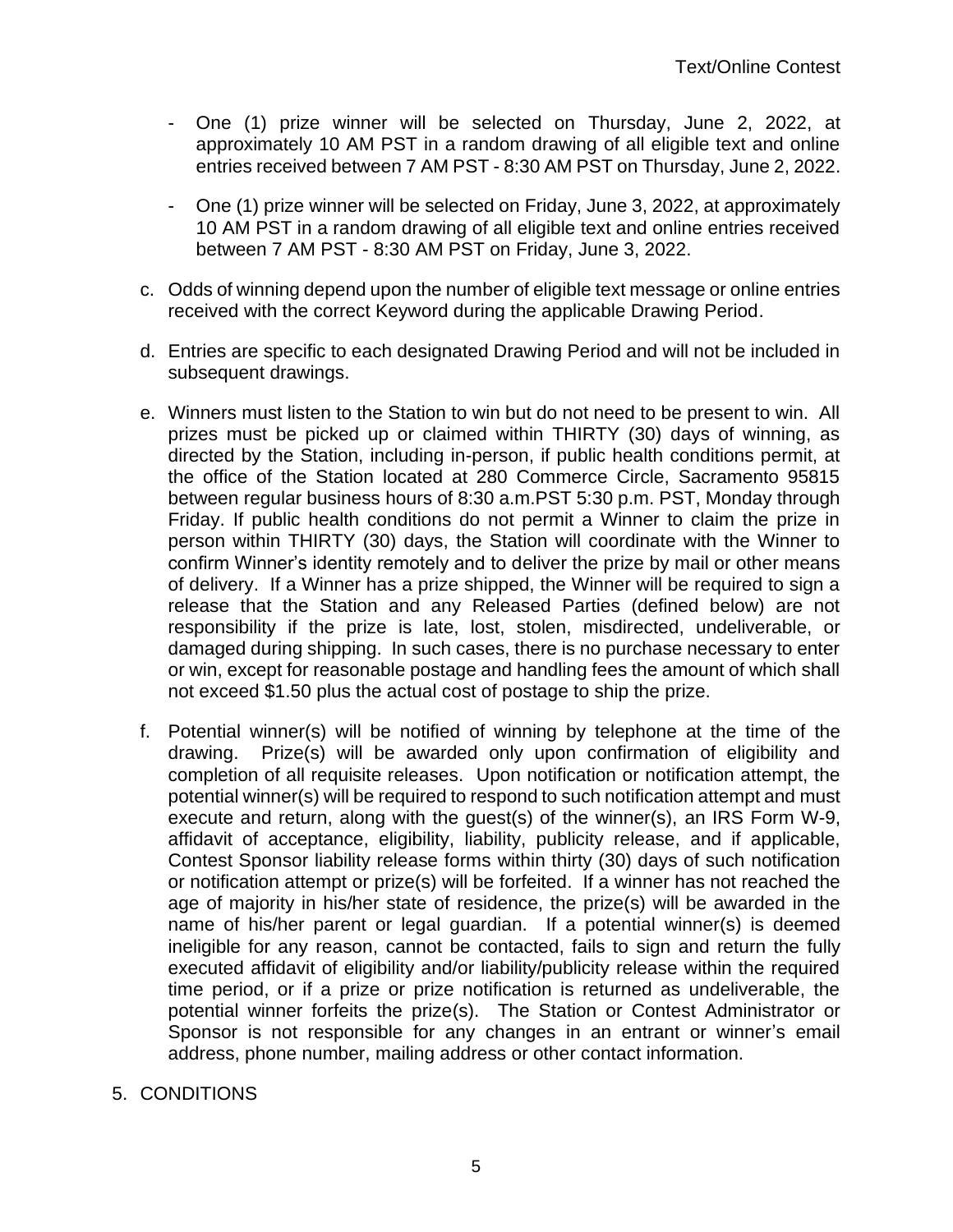- a. Effective immediately, KYMX Promotions Department is temporarily closed for prize pick up until further notice to limit the spread of COVID-19. Please check back to this page and keep tuning into KYMX for further updates, and follow our social media accounts on Twitter, Facebook, and Instagram for the latest.
- b. Any attempt by any entrant to obtain more than the stated number of entries by using multiple/different email addresses, identities, registrations and logins or any other methods may void that entrant's entries and that entrant may be disqualified. The use of any device to automate multiple entries is prohibited. Any use of robotic, repetitive, automatic, programmed, or similar entry methods or agents (including, but not limited to, promotion entry services or proxies) will void all entries by that entrant at the Station's discretion. The Station's or its Contest Administrator's computer or telephone system is the official time keeping device for this Contest. In the event of a dispute, online entries will be deemed to have been submitted by the Authorized Account Holder. The "Authorized Account Holder" is the natural person who (i) is assigned to an email address by an internet access provider, online service provider, or other organization that is responsible for assigning email addresses for the domain associated with the submitted email address, or (ii) is assigned to the mobile telephone number by a telecommunications provider, or other organization that is responsible for assigning such numbers. The Station, in its sole discretion, reserves the right to disqualify any person who it believes is tampering with the entry process or the operation of the Contest. Failure to comply with the rules of the Contest may result in an entrant's disqualification and/or forfeiture of any prize or prizes. If the Station makes a good-faith determination that an entrant has cheated or committed fraudulent activity in connection with a Contest, the Station may disqualify that entrant from entering and/or winning this and any or all future Station-administered contests and seek damages to the fullest extent permitted by law.
- c. The Station reserves the right to modify these rules for clarification or equitable purposes without materially affecting the terms and conditions of the Contest, including, without limitation, the substitution of a prize(s) of equivalent value, which will become effective upon announcement. To the extent the Station makes material changes to the terms and conditions of the Contest, any such material changes will be broadcast on the Station and/or posted on its website: MIX96SAC.com within twenty-four (24) hours of the change and periodically thereafter. If due to circumstances beyond the control of the Station, any competition or prize-related event or travel is delayed, rescheduled, postponed, or cancelled, the Station reserves the right, but does not have the obligation, to cancel, terminate, suspend, or modify the Contest and shall not be required to award a substitute prize(s). If any provision of these Official Rules is irrevocably inconsistent with any provision set forth on the Contest webpage, then the provision of these Official Rules will prevail but solely to the extent of the inconsistency.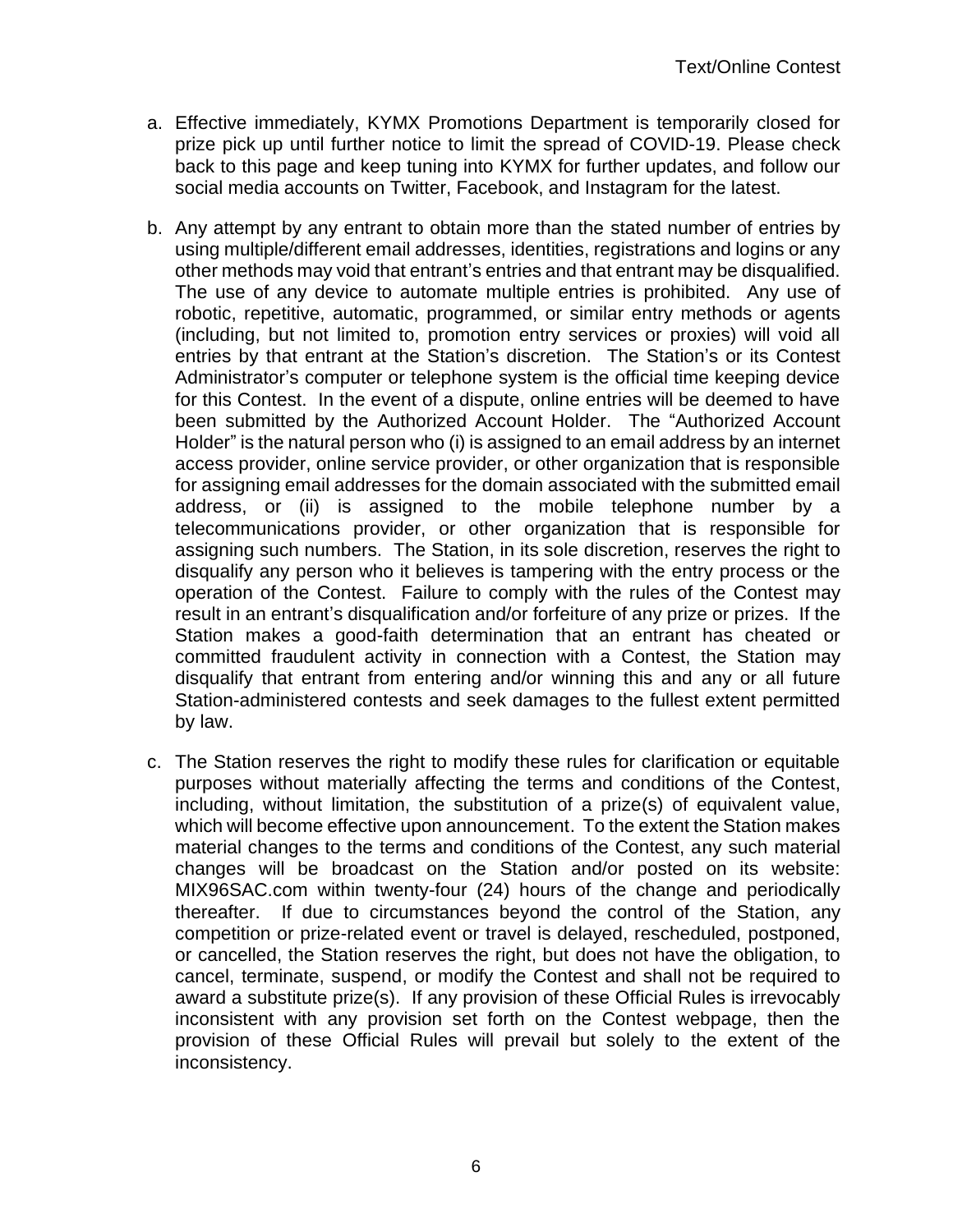- d. Calling the Station regarding the Contest constitutes permission for the Station to tape the caller's voice and use it on the air. All telephone calls during the Contest may be taped without further permission from the caller. By entering the Contest and/or acceptance of prize(s), all entrants consent to the use of their name, photograph, likeness, biography, voice, video, entry materials, prize information (if any), or any statements made for trade, publicity, advertising, or promotional purposes, in any and all media, now known or hereafter devised, including online announcements, without limitation and without compensation, except where prohibited by law.
- e. Each winner will be required to produce identification satisfactory to the Station. For example, winner(s) will be required to sign an IRS Form W-9, affidavit of eligibility and release, including a publicity release, as prepared by the Station prior to receiving their prize. Each winner will solely be responsible for any (federal, state, or local) taxes or fees that result from the receipt and/or use of their prize and may receive an IRS Form 1099-Misc for all prizes won from the Station in any calendar year where the aggregate value of all such prizes is \$600 or more. The Contest is void where prohibited by law. Failure to comply with the terms and conditions applicable to Contest entry, including without limitation submitting an incomplete or fraudulent entry, and/or failing to complete the entry process, will result in such Entry being disqualified from such Contest. Any individual(s) that is found to be, or suspected of, tampering with a Contest in any way, including without limitation by making a fraudulent entry, by engaging in any "deal-making" with or between other Contest entrants or third parties, by creating a public hazard, by cheating, by engaging in improper or illegal activity, by causing interference with or the destruction of property and/or utilized public safety resources will be disqualified from participating and/or winning any prize(s), as applicable, and may be banned from any future participation in any Contest as determined by Station at its sole discretion and on a case-by-case basis.
- f. Participation in a Contest and/or acceptance of prize(s) constitutes agreement by entrant and/or winner (and by winner's guest(s) if applicable) release, forever discharge, indemnify, and hold harmless Station, its affiliates, parents, assigns, successors, employees, participating Contest Sponsors, agents and all others connected with them and the Contest (the "Released Parties") from any and all liability, claims, actions, and damages sustained or incurred by participation in the said Contest, and the receipt and use of any prize(s) awarded (if any) through such Contest arising in any manner whatsoever, including but not limited to an act or omission, whether negligent, intentional or otherwise caused by Station, its affiliates, parents, assigns, successors, employees, sponsors, agents and all others connected with them and the Contest.
- g. The Released Parties are not responsible for (i) typographical or other errors in the printing, the offering, or the administration of the Contest or in the announcement of a prize; (ii) incorrect or inaccurate information, human error, failure, or omission; (iii) unauthorized human intervention; (iv) lost, stolen, mangled, misdirected, illegible, incomplete, or late entries; (v) entries not received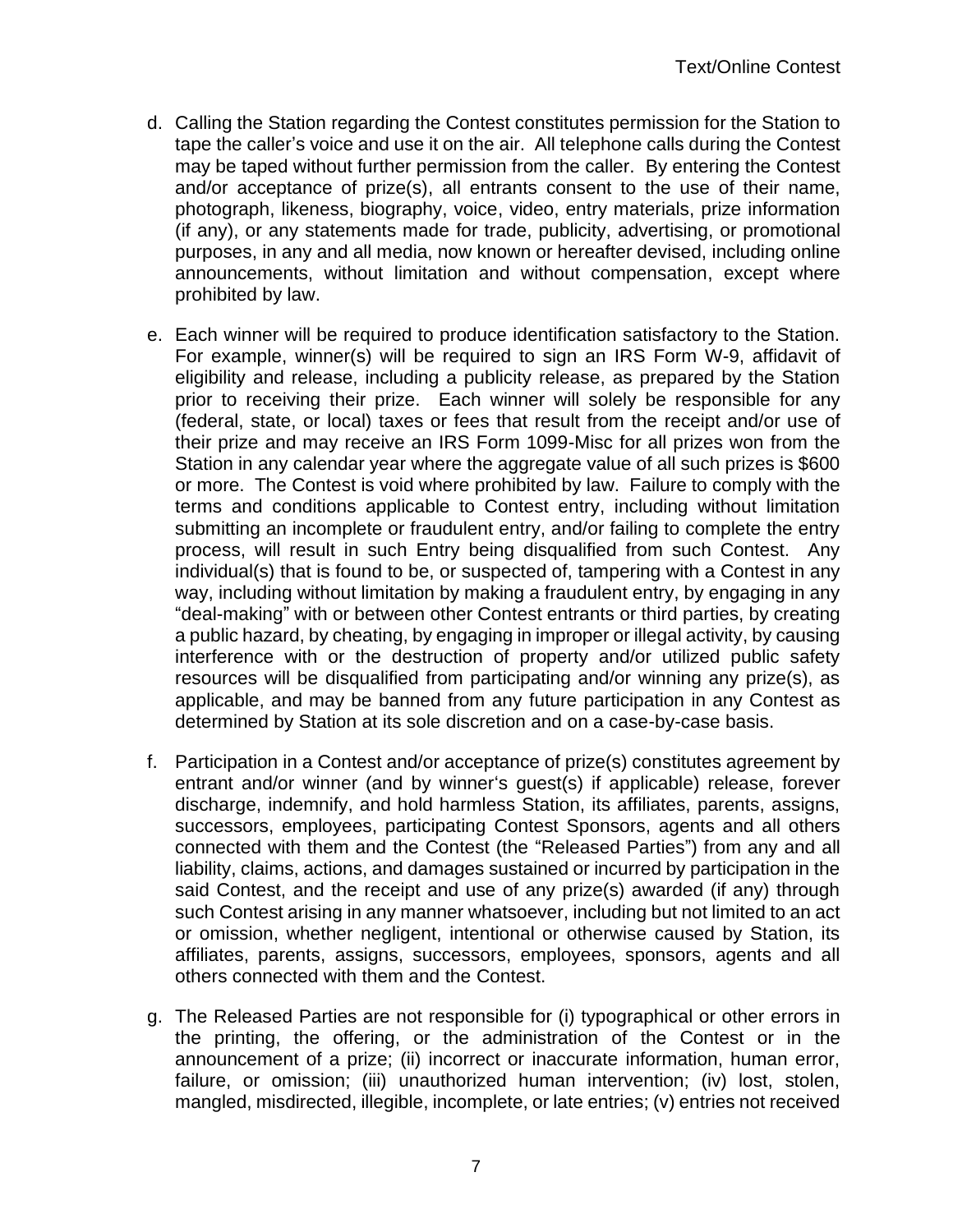due to difficulty accessing the internet, service outage or delays, computer difficulties, telephone service outages, delays, busy signals, poor signals or signal interference, accidental disconnection, equipment malfunctions, and any other technological failures; or (vi) any cancellations, delays, diversions, or substitutions or omissions by any transportation providers or any other persons or entities providing any services to Entrant(s) and/or winner(s) (and winner's guest(s) if applicable) including any results thereof such as changes in services or location necessitated by same. Further, the Released Parties are not responsible if any part of a Contest cannot be conducted and/or if a prize, either in whole or in part, cannot be awarded due to acts of God, acts of war, natural disasters, weather, acts of terrorism, or other factors beyond the Released Parties' control.

h. Except where prohibited, by entering the Contest, each entrant agrees that: (1) any and all disputes, claims and causes of action arising out of or connected with this Contest or any prize(s) awarded shall be resolved individually, without resort to any form of class action, and exclusively by state or federal courts situated in Sacramento, California; (2) any and all claims, judgments and awards shall be limited to actual out-of-pocket costs incurred, but in no event shall such costs include attorneys' fees; and (3) no punitive, incidental, special, consequential or other damages, including, without limitation, lost profits may be awarded (collectively, "Special Damages"), and (4) entrant hereby waives all rights to claim Special Damages and all rights to have any damages awarded multiplied or increased. Utah law governs the interpretation and construction of these Official Rules and all aspects related thereto.

# 6. PRIVACY

a. By participating in the Contest, entrant agrees to the Station's Terms of Use Agreement and to the use of entrant's personal information as described in the Privacy Policy located at: MIX96SAC.com. In the event of conflict between the Station's Terms of Use Agreement and these Official Rules, the terms of these Official Rules shall apply. Any information that Twitter, Facebook, or Instagram collects through an entry in the Contest may be subject to Twitter's, Facebook's, or Instagram's own terms and policies.

# 7. WINNERS' LIST/COPY OF OFFICIAL RULES

- a. Any violation of these rules may result in disqualification. Consistent with Section 1(e), only one (1) entry per person. Any attempt by any one or more entrants to obtain more than one entry by using the same email address, Twitter, Facebook, or Instagram account or similar registration method through any means including, without limitation, multiple/different email addresses, Twitter, Facebook, or Instagram accounts, identities, registrations, logins, or other methods will void all entries from that address or account, and such entrant(s) will be disqualified.
- b. Copies of these rules are available at the Station's website: MIX96SAC.com, in person at the Station 280 Commerce Circle, Sacramento, CA, 95815, during